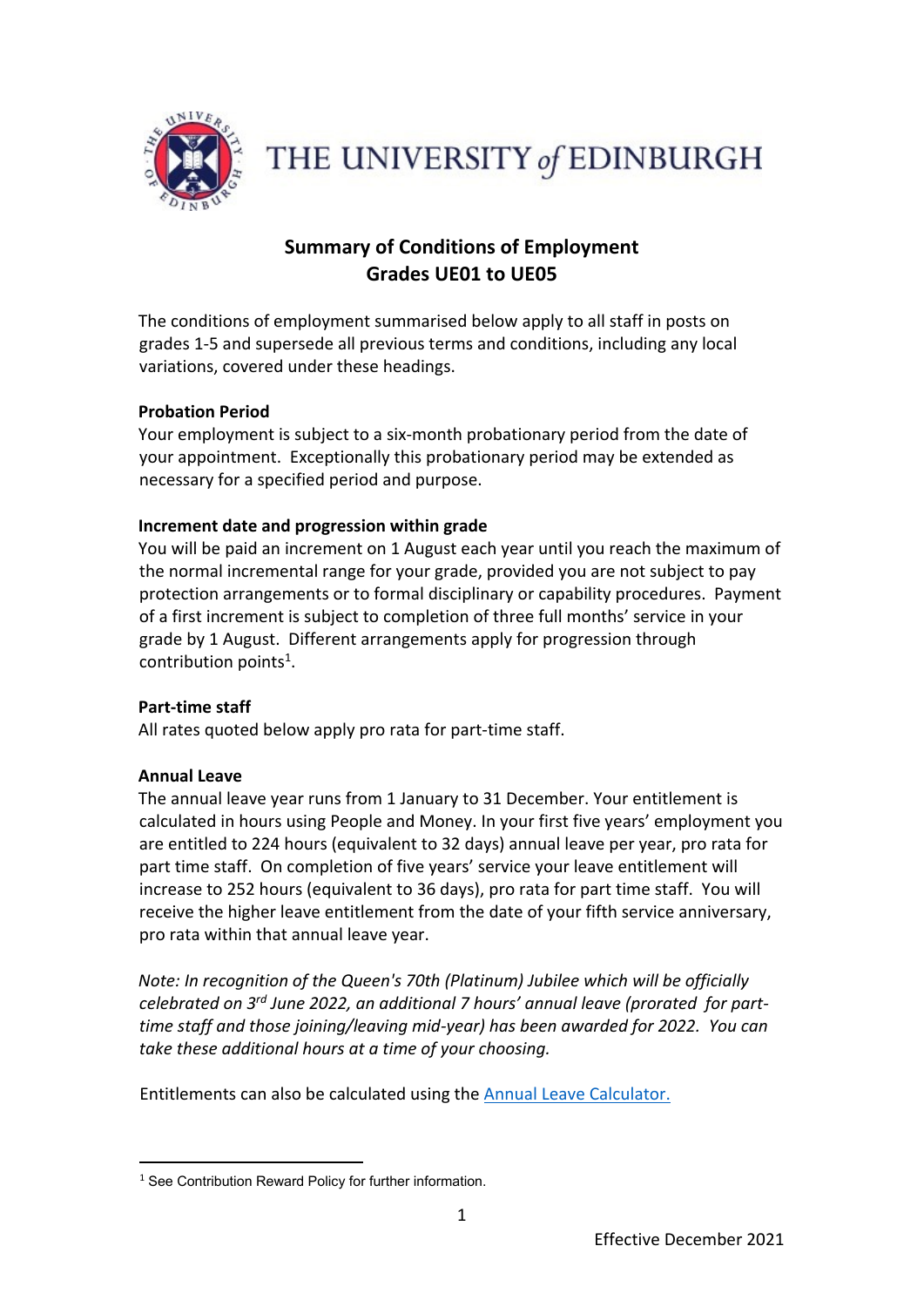Those employees who have Guaranteed Minimum Hours [GH] contracts will be informed at the outset of their employment about arrangements for their Annual Leave. Generally, employees with GH contracts will be paid an additional amount (of 16% (18.1% for those with over five years' service)) on top of their hourly rate for all hours worked to compensate them for the Annual Leave and Public Holiday entitlement they would otherwise have received had they been working full time hours.

*Note: The additional amount of 16 % will be increased to 16.4% (18.6% for those with over five years' service) for the year 2022 only, in recognition of additional leave awarded in recognition of the Queens 70th (Platinum) Jubilee.*

If you are paid for working non-contractual overtime and/or for call-outs, you'll receive an additional amount on top of your overtime/call-out pay to ensure your statutory holiday entitlement (196 hours, equivalent to 28 days per year, pro rata for part-time) reflects your overtime/call-out earnings. This additional amount will be equal to 12.07% of the pay you receive for working non-contractual overtime and/or for call-outs.

We reserve the right to stipulate when you must take some of your annual leave. This will include known times in the year when there is a reduced need for certain activities and services, as well as when the University as a whole is closed.

We will generally require you to take all of your outstanding leave before you leave our employment, i.e. during, or towards the end of your notice period.

We will give as much notice as possible of when you need to take your leave, and no less than twice the amount of notice as the leave to be taken. For example, we will give you at least two weeks' notice of the need to take one week's leave. You will not be paid in lieu of untaken holiday in any year, except when you leave our employment. Payment in lieu will generally only happen where, for operational reasons, we have been unable to allow you to take all of your leave entitlement. In exceptional circumstances, it may be because the leave you are due is greater than the notice you will work.

The amount of such payment in lieu shall be one hour's pay for each untaken hour of your entitlement for the holiday year in which termination takes place and any untaken hours permitted to be carried forward from the preceding holiday year.

If you have taken more holiday than your accrued entitlement at the date your employment terminates, you will be required to repay the cash value of the excess leave taken. This will be deducted from your final pay.

#### **University Public Holidays**

In addition to annual leave entitlement, you are entitled to four Scottish public holidays (1 and 2 January and 25 and 26 December), totalling 28 hours per year, pro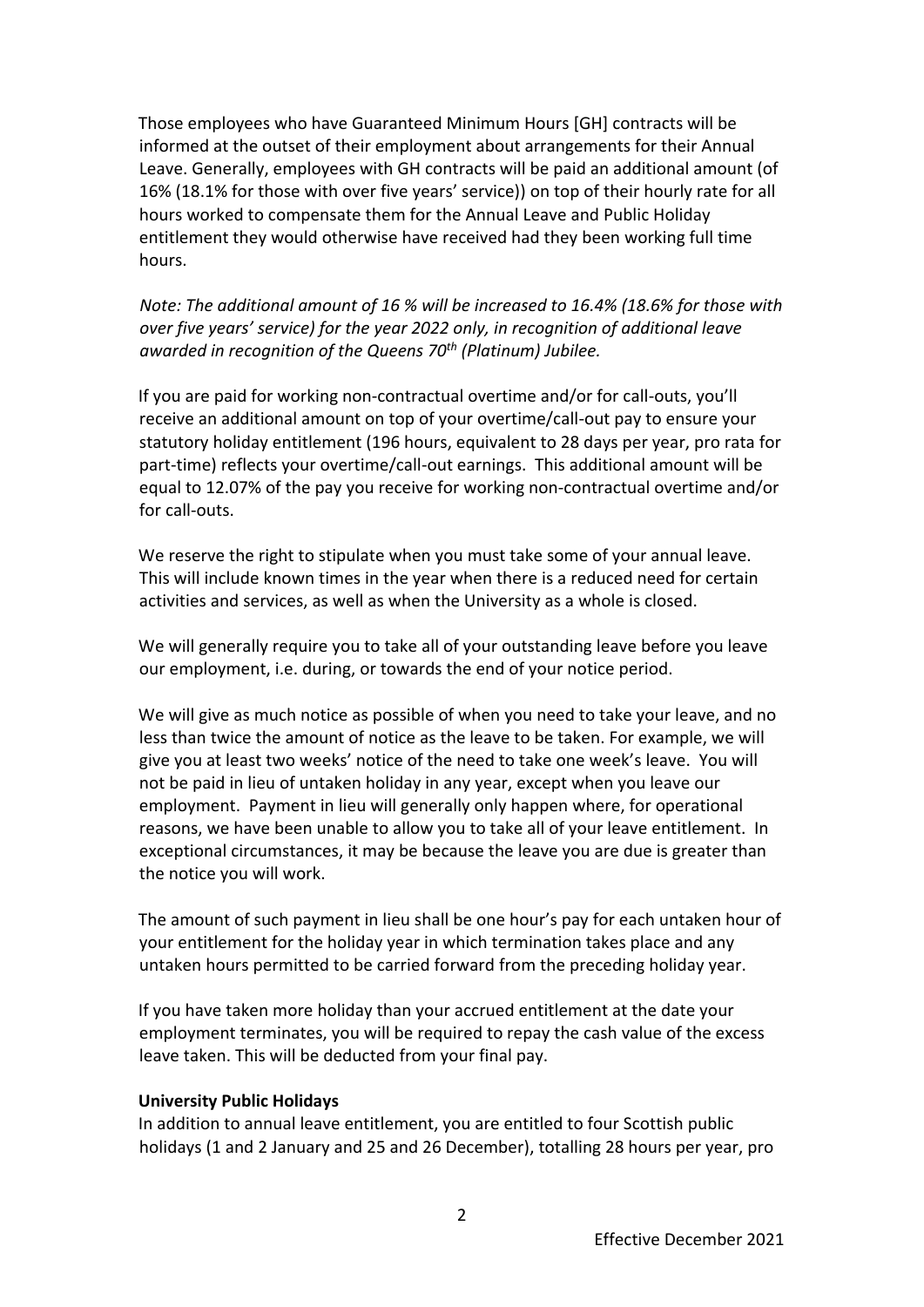rata for part-time staff. Where the days fall at the weekend, the public holidays will be determined annually by the University.

As above, Guaranteed Minimum Hours (GH) staff receive pay in lieu of public holidays.

### **Closure Days**

As the University generally closes between Christmas and New Year, you will be required to use hours from your annual leave entitlement to cover this closure. You will be informed in advance if you are required to work on the days between the public holiday closure dates. If you are not required to work on closure days, this time is automatically recorded and deducted from your annual leave balance on People and Money.

### **Sick Leave and Pay**

The University's Absence Management policy explains what you must do if you cannot attend work due to sickness or injury.

Your entitlement to occupational sick pay (OSP) is based on the amount of service you have attained on the first day of absence<sup>2</sup>:

| Length of service                   | <b>Period of OSP</b>                        |
|-------------------------------------|---------------------------------------------|
| First three months of service:      | Two weeks' full pay, two weeks' half<br>pay |
| More than three and up to 12 months | Two months' full pay, two months'           |
| of service:                         | half pay                                    |
| More than 12 months and up to 24    | Three months' full pay, three               |
| months of service:                  | months' half pay                            |
| More than 24 months and up to 36    | Four months' full pay, four months'         |
| months of service:                  | half pay                                    |
| More than 36 months of              | Six months' full pay, six months' half      |
| service:                            | pay                                         |

# **Pension Scheme**

-

There are two pension schemes available: University of Edinburgh Staff Benefits Scheme (SBS) or the National Employment Savings Trust (NEST). You can join the University of Edinburgh Staff Benefits Scheme (SBS) by completing a Pension Scheme Application form (available from the University's Pensions Office web pages).

 $<sup>2</sup>$  At the beginning of each period of sickness absence, the number of days taken as paid sick leave in the</sup> previous 12 months is deducted from your entitlement in a year in order to determine the number of days' sick pay entitlement remaining to you.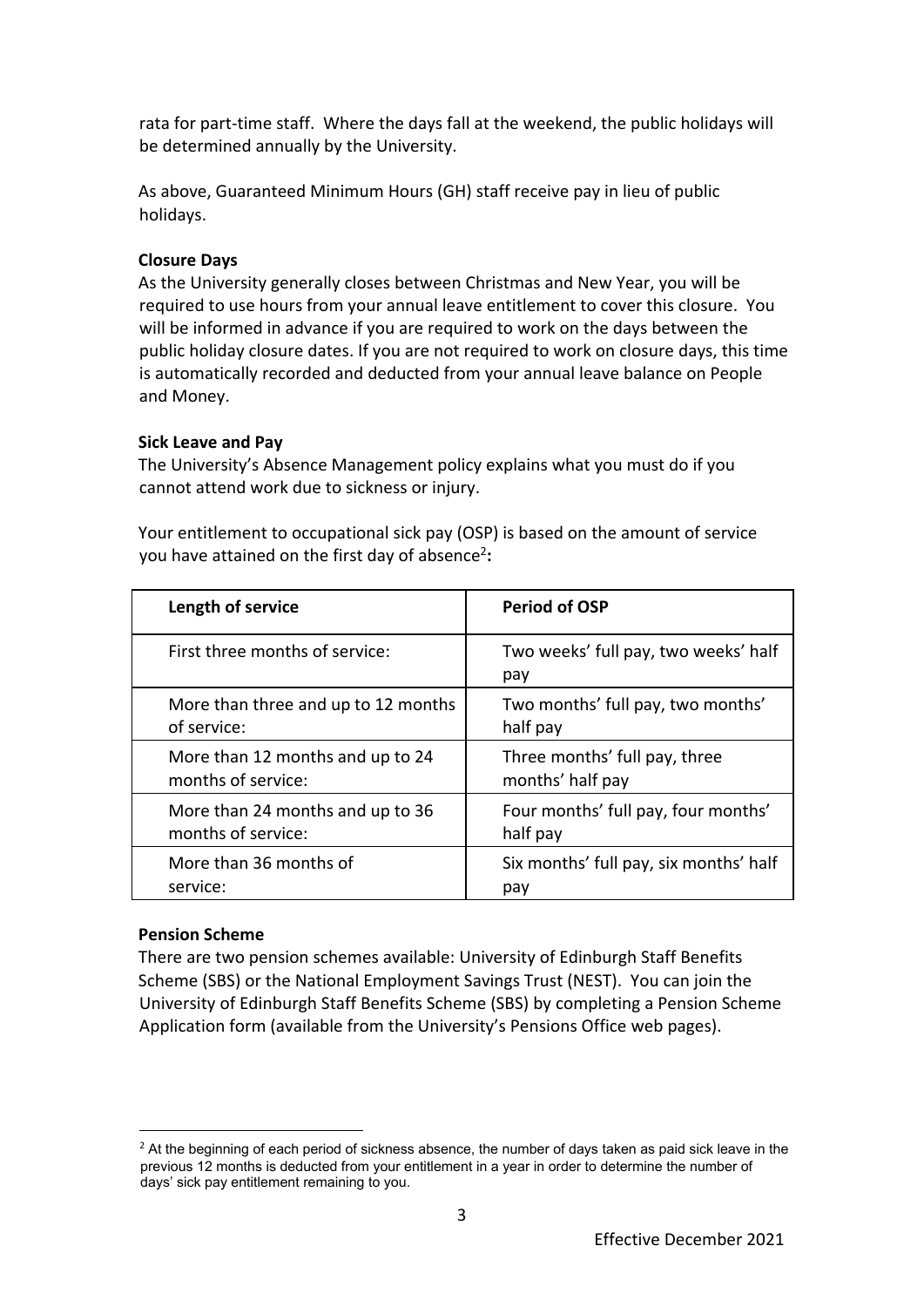If you elect to join SBS, at the same time you will normally be opted into **Pensions+<sup>3</sup>** through which contributions are paid in a way that helps both staff and the University to make savings on National Insurance contributions, without adversely affecting pension scheme benefits or take home pay.

If you do not elect to join SBS and your monthly earnings are deemed to be 'qualifying earnings' (equivalent to the HMRC monthly threshold above which your earnings are taxable) you will automatically become a member of the NEST pension scheme and contributions will be deducted from all future earnings. If you are not automatically enrolled into NEST during your first month of employment but your earnings peak in any future month to be deemed 'qualifying earnings' you will be enrolled into NEST and contributions will be deducted from all future earnings unless you opt out.

If you are employed on a Guaranteed Minimum Hours (GH) contract and your age and earnings do not satisfy the 'qualifying earnings' threshold noted above, you can still opt into the NEST scheme at any time by completing a Pension Scheme Application form (available from the University's Pensions Office web pages).

If you are enrolled into the NEST scheme and do not wish to remain a member you will be required to follow opt-out instructions contained within your NEST information pack.

You should note that if you decide NOT to remain in a pension scheme, your earnings will be assessed by the University at 3 yearly intervals. If you are paid 'qualifying earnings', the University will be required to automatically re-enrol you into the NEST scheme as is required by the Pensions Act 2011.

# **Job Duties**

You are employed to undertake such duties as are appropriate to your level of appointment. The University reserves the right to amend the role to take into account the changing needs of the business. You may from time to time be required to undertake additional or other duties as necessary to meet these needs.

#### **Working Hours**

-

The standard working week for all full time staff is 35 hours (or pro rata for part time staff). The hours to be worked during the week will be specified by local agreement, with fixed hours of work. Staff required to work more than 35 hours will be entitled to overtime payment or time off in lieu unless working these hours under a recognised annualised hours contract or equivalent.

The number of hours to be worked in a week is contractual but the pattern of hours worked, i.e. when in the day or on which days of the week, is subject to business needs. It may be necessary from time to time to vary the pattern of hours worked

<sup>3</sup> **Pensions+** is a salary sacrifice scheme. Further information at: <http://www.ed.ac.uk/schools-departments/finance/pensions/pensions-plus>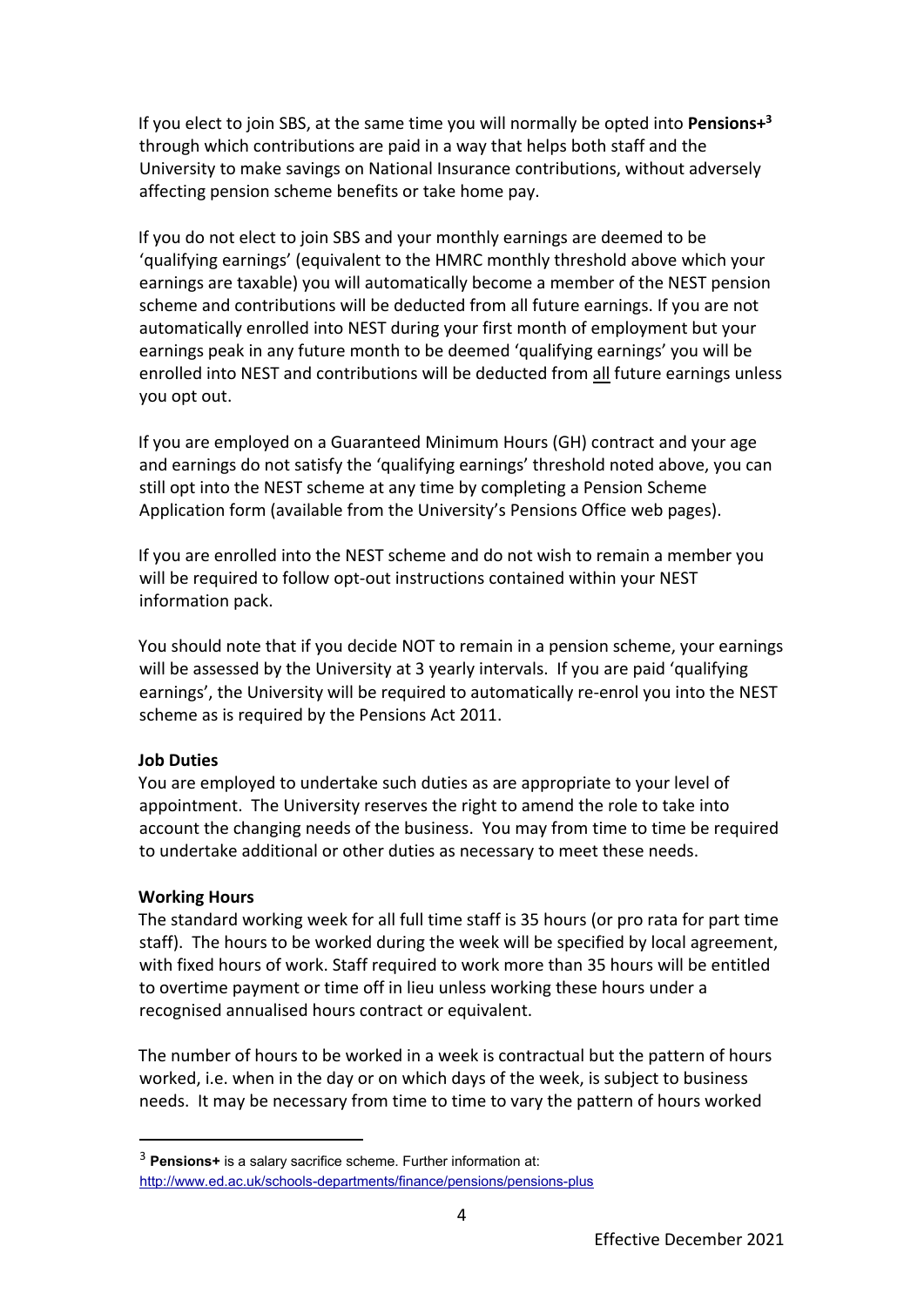by staff. Due consultation will take place and reasonable notice, taking into account individual circumstances, will be given when making any changes. However, changes in working patterns can be brought about by giving four weeks' notice of the change required.

#### **Guaranteed Minimum Hours**

If you are employed on a Guaranteed Minimum Hours (GH) contract, you will be advised of the period of time over which these minimum hours will be offered and worked, for example, weekly, monthly, each semester, each year. Any hours worked over and above those guaranteed hours will be by mutual agreement, i.e. the University is not obliged to offer additional hours, nor are you obliged to accept and work these hours.

The University reserves the right to review the hours it can guarantee to offer you to reflect business need. You will be given due notice, in line with your service in the GH post, of any need to change the minimum number of hours we can offer you. If there is a need to change the pattern of these hours, i.e. when in the day or days/weeks in which they are worked, reasonable notice will be given. However, changes in working pattern can be brought about by giving four weeks' notice of the change required.

#### **Additional Hours/ Overtime**

All hours worked over 35 per week are paid as additional hours/overtime or given as equivalent time off in lieu. Hours up to 37 per week (Monday to Sunday) are paid at 'plain-time' and hours above 37 at 'time and a half' (or equivalent time off in lieu).

The calculation of the hourly rate for hours up to 37 per week will include any Premium Band Payment. If you work on a University public holiday, you will receive your pay for that day as a matter of course, plus either payment or time off in lieu for the hours worked at the rate of an hour and a half for every hour worked.

#### **Notice by Member of Staff**

If you intend to terminate your employment with the University, you are required to give one month's notice.

#### **Notice by the University**

In the first four years of your employment with the University, you will be entitled to receive one month's notice. This entitlement increases by one week per year from year five onwards up to a maximum of 12 weeks after 12 years' service.

#### **Right to pay in lieu of notice**

The University reserves the right to make a payment in lieu of notice for all or part of your notice period rather than ask you to work your notice period. This applies whether notice to terminate your employment is given by you or the University. You will be compensated by a payment equivalent to the basic pay and any contractual allowances that you would have received had you worked to the end of notice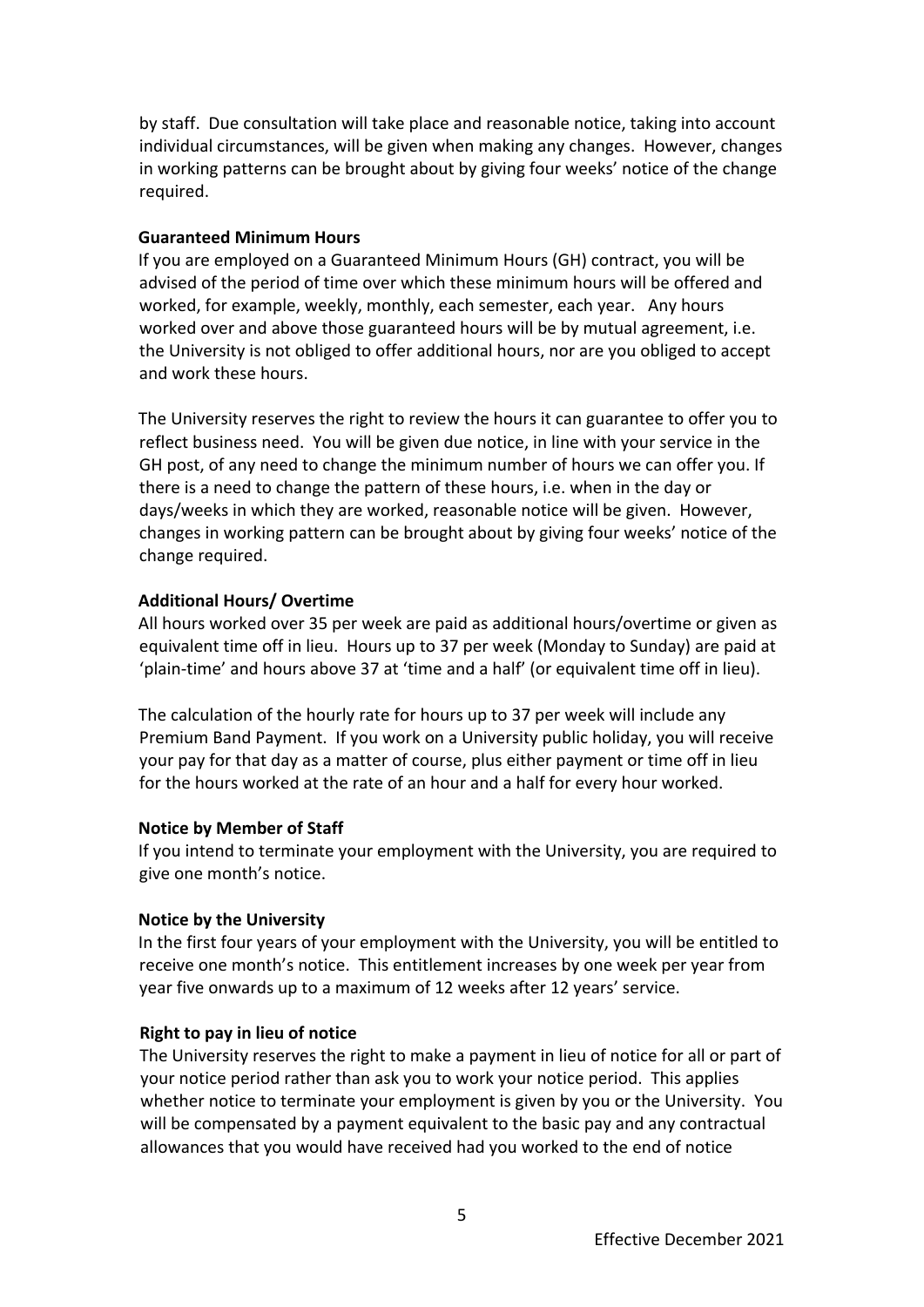period. This sum, less income tax and national insurance contributions, will be paid into your bank account.

# **Right to place you on 'garden' leave**

The University reserves the right to ask you not to attend work for all or part of your notice period. This applies whether notice to terminate your employment is given by you or the University. It also reserves the right not to give you any work during this period, referred to as the garden leave period. If placed on garden leave, your contract of employment will remain in place until the end of your notice period and you will continue to be paid as normal.

### **Premium Band Payments**

If you are contracted to work hours between 10pm and 6am, or to work hours that vary from week to week, you will receive a 'premium band payment' of an additional 5%, 15% or 30% of your basic pay rate depending on when you work and how variable the pattern is. The Premium Band Payments apply as follows:

You will receive a **5% Premium Band Payment** for contractually working:

- a) any variable five out of seven days per week between 6am and 10pm with variations of no more than three hours in start times, or
- b) fixed days with variations of over three hours in start times, or
- c) some hours, but less than four per day, worked between 10pm and 6am.

You will receive a **15% Premium Band Payment** for contractually working:

- a) any variable five out of seven days per week between 6am and 10pm with variations of more than three hours in start times, or
- b) fixed days within a variable hours shift rota which covers a 24 hour period, or
- c) any variable five out of seven days per week and working some hours, but less than four per day, between 10pm and 6am

You will receive a **30% Premium Band Payment** for contractually working:

- a) a constant night pattern where four hours or more per day are worked between 10pm and 6am, or
- b) any variable five out of seven days per week, working a shift rota of variable hours covering a 24 hour period.

# **Place of work and working abroad**

You will be required to work from any of the University's Edinburgh based campuses and/or offices. You may also be required to travel across and outside Edinburgh on University business. If your duties require you to work abroad, i.e. outside of the UK, for more than a month at a time, you will be provided with information on this before you leave the UK.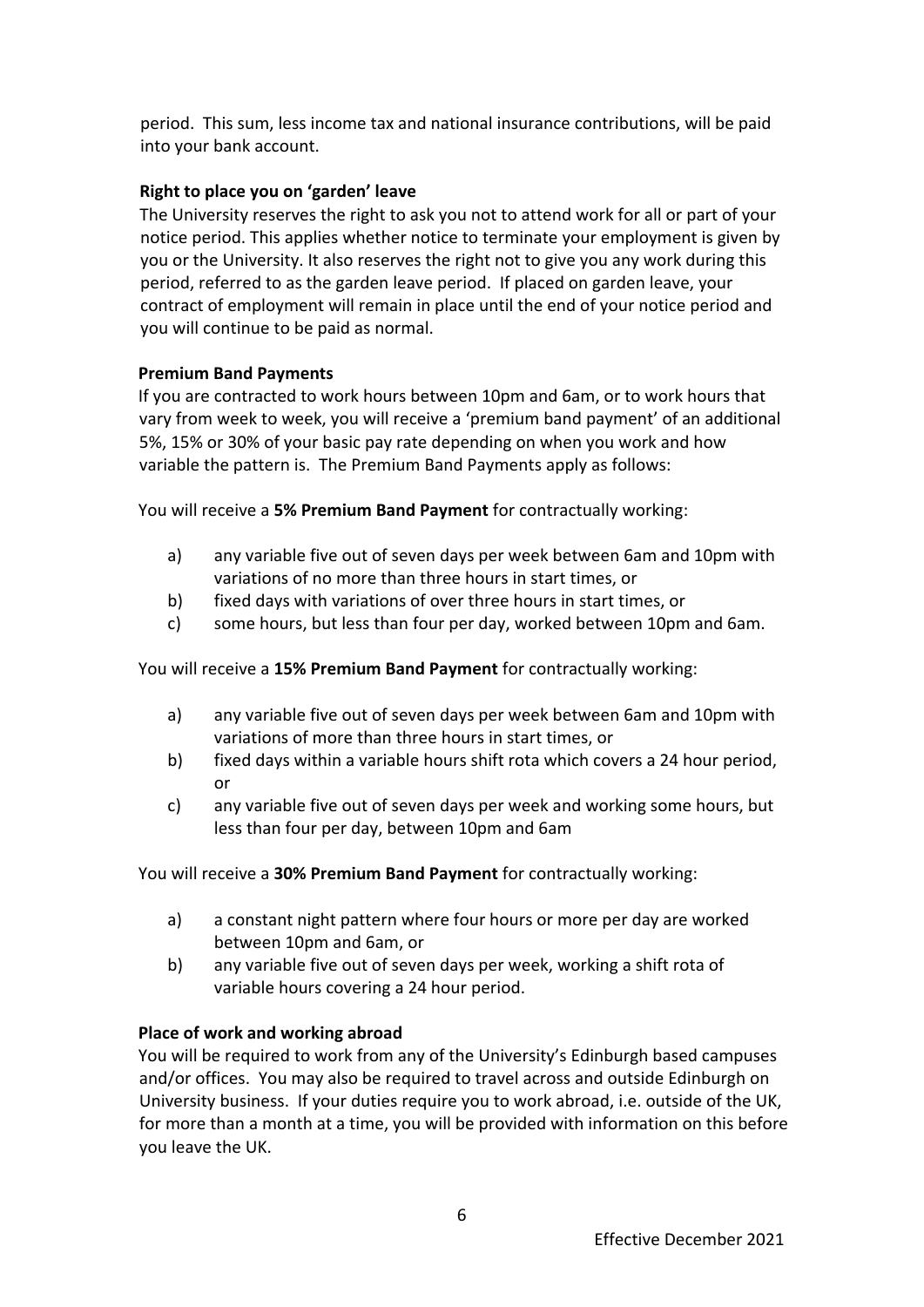In light of the potential implications for you personally, and for the University, you must obtain prior permission from the University to work outside of the UK.

## **Ongoing right to work in the United Kingdom (UK)**

Your employment is subject to your right to work in the UK. If you lose the right to do so for any reason, you will be unable to continue in your role and your employment with the University will come to an end immediately.

### **On Call and Call Out Arrangements**

If you work in an area of the University which operates an on call rota (i.e. where there is a demonstrable need to ensure adequate out of hours cover for essential services and where it is essential to ensure that there is a response to the failure of any critical system or service) you will be invited to 'opt-in' to participate in the rota. In exceptional circumstances, where insufficient numbers of staff have 'opted-in' you may be required to join the rota. Further information on this is in '[Arrangements for](https://www.ed.ac.uk/files/atoms/files/out_of_hours_on-call_policy_.pdf)  [On-Call, Call-Out and Out of Hours Working](https://www.ed.ac.uk/files/atoms/files/out_of_hours_on-call_policy_.pdf) policy'.

### **Salary Payment**

Annual salary is paid in 12 equal monthly payments by direct transfer to your bank or building society account, normally on the 28th of the month or on the preceding working day if the 28th falls on a weekend or UK bank holiday. If you start or leave us part way through the month, your pay including any contractual allowances for that month will be based on your start or leaving date and a daily rate of 1/365ths of your annual salary and any contractual payments.

Guaranteed Minimum Hours (GH) staff are paid one month in arrears.

Where hours worked are notified to the Payroll Section by the 5th of the month, payments will be made on the 28th of that month or as described above.

#### **Other Types of Leave and Pay**

The University has a suite of generous 'family friendly' leave and pay policies, e.g. maternity leave, partner leave, shared parental leave, emergency time off for dependants leave, and 'special leave' provisions which can be found on the University's [HR webpages.](http://www.ed.ac.uk/human-resources)

#### **Other Benefits**

The University is able to provide staff with access to a range of discounted services and goods. More information can be found on the [Mylifestyle portal.](https://uoe.sharepoint.com/sites/human-resources/pay-and-reward/SitePages/Mylifestyle.aspx)

#### **Collective Agreements**

The University recognises and works in partnership with three trade unions, University and College Union (UCU), UNISON and Unite. Collective agreements reached with these unions, individually or jointly, will have the effect of automatically varying your terms and conditions of employment. This applies whether or not you are a member of these trade unions.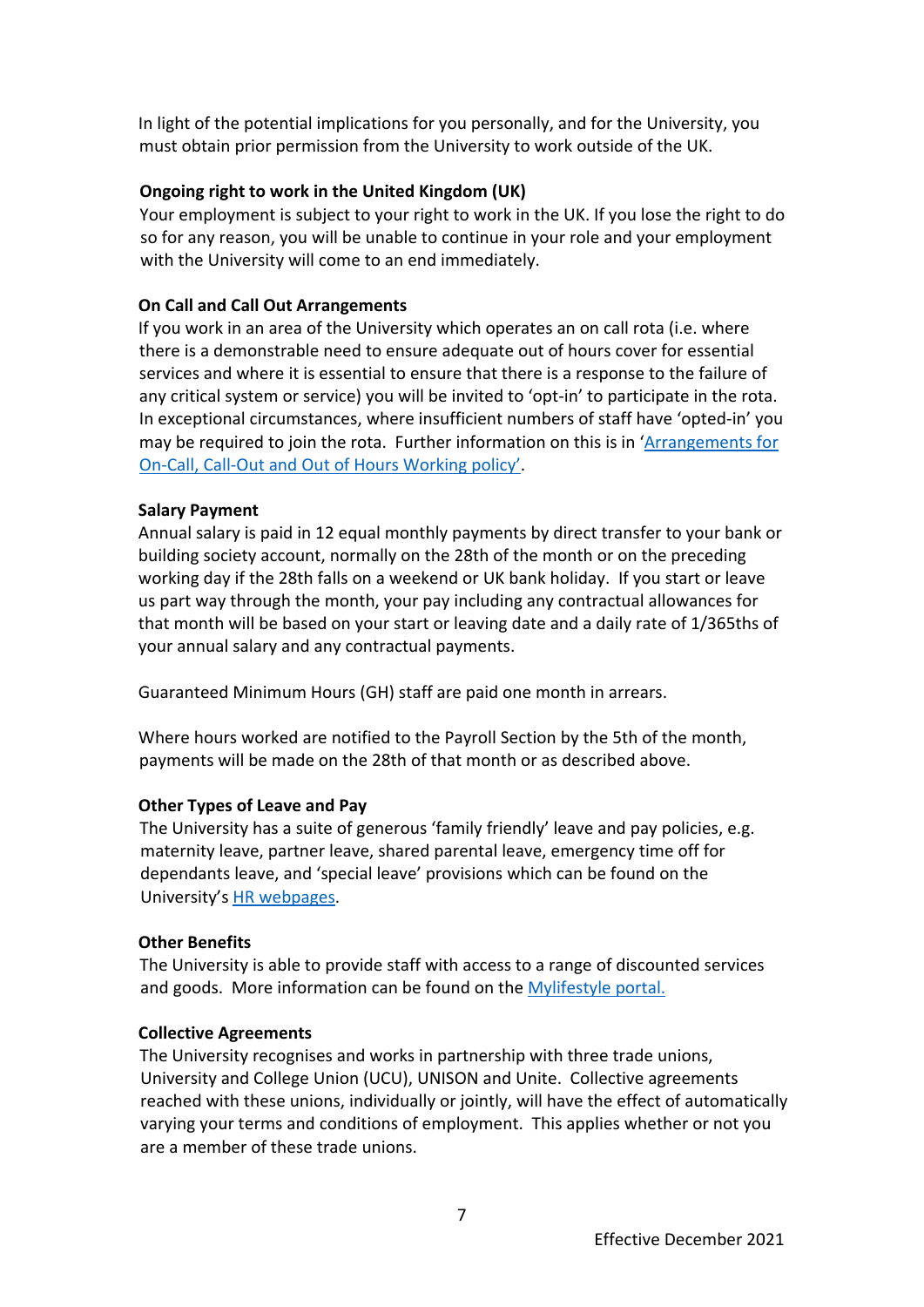### **Other Paid Employment**

You must not take on additional paid work, including with the University of Edinburgh/its subsidiaries or self-employment, which adversely affects your job performance, presents a conflict of interest, has an impact on health and safety or breaches the Working Time Regulations.

You are encouraged to make your line manager aware before accepting other paid work. If your line manager reasonably believes that you may have other employment that is having an adverse impact on your performance and/or wellbeing or could be a conflict of interest, you must, if asked, disclose that you have other employment.

The University of Edinburgh reserves the right to require you to give up or reduce your other employment, should this present a conflict of interest, adversely impact your performance or where the combined extent breaches the Working Time Regulations.

### **Training**

Your manager will let you know within two months of you taking up your role what training the University will provide and you must complete to fulfil your role. This will include compulsory on-line learning modules as well as face-to-face training courses and workshops. You should also take time to familiarise yourself with the training you need to undertake to comply with the University's policies.

#### **Academic Freedom**

If you are engaged in teaching or the provision of learning or research, your employment is subject to the principles of academic freedom as enshrined in the relevant Statutes, and the Ordinances and Regulations of the University. In particular, all such employees shall have freedom within the law to hold and express opinions, to question and test established ideas or received wisdom, develop and advance new ideas or innovative proposals and to present controversial or unpopular points of view without placing in jeopardy the appointments they hold or any entitlements or privileges they enjoy.

#### **Employment Policies**

Your attention is drawn to a full range of helpful and informative policies and practices that may relate to elements of your employment. These can be found via the [HR Homepage.](https://www.ed.ac.uk/human-resources/policies-guidance/a-to-z-of-policies-and-guidance)

# **Disciplinary and Grievance Procedures**

Copies of the disciplinary and grievance procedures, including appeals procedures, which pertain to your employment, are available on the [HR website.](https://www.ed.ac.uk/human-resources/policies-guidance/a-to-z-of-policies-and-guidance)

# **Right to Suspend**

The University may suspend you from work on full pay should it need to investigate incidents or allegations of unacceptable behaviour or breach of University policy.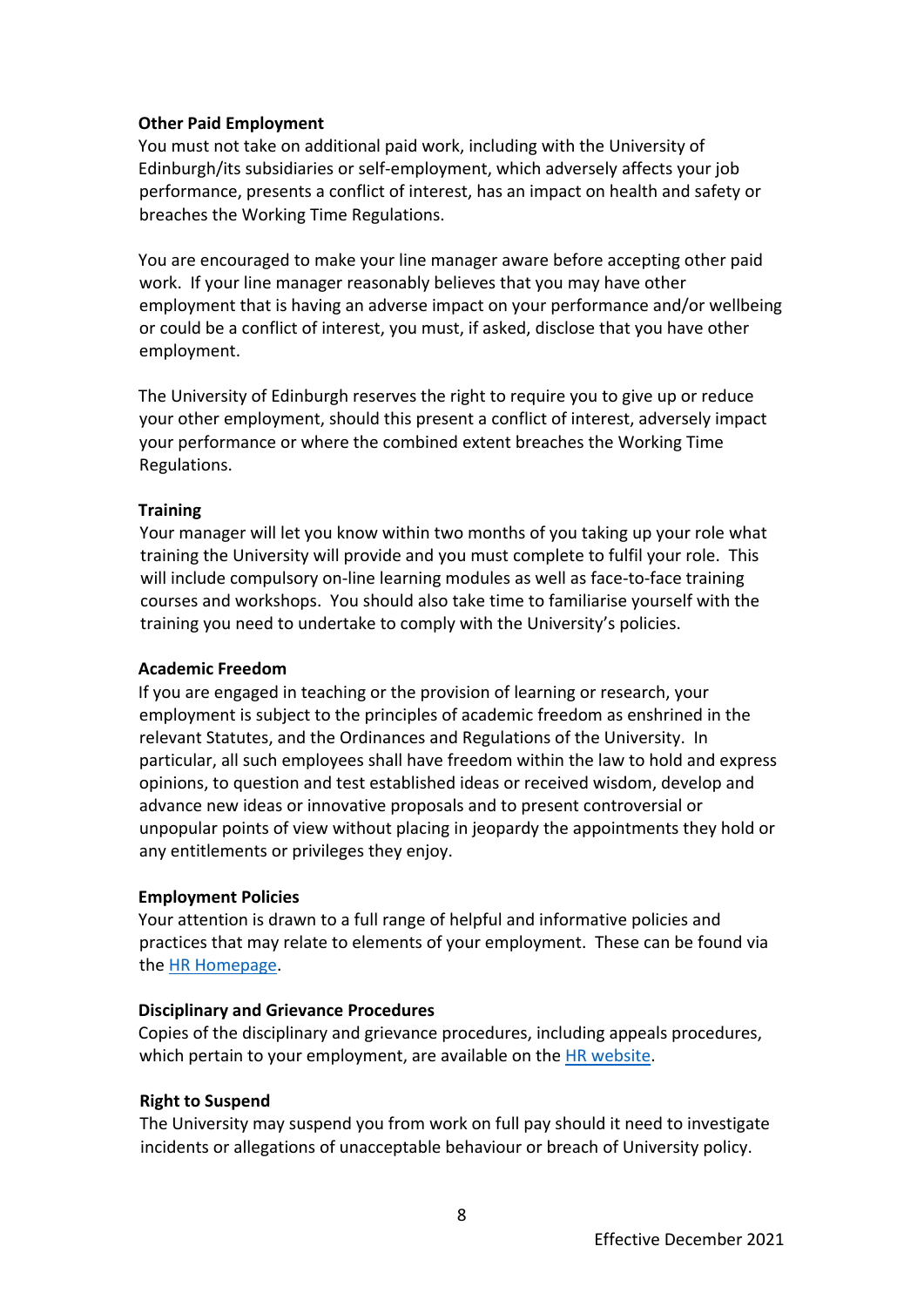#### **Equality and Diversity**

The University of Edinburgh is committed to equality of opportunity for all its staff and students, and promotes a culture of inclusively. It has a range of policies and procedures in place to provide a workplace that embraces diversity and is free from any potential bias. More details can be found on our dedicated [Equality and](https://www.ed.ac.uk/equality-diversity)  [Diversity](https://www.ed.ac.uk/equality-diversity) webpage[s.](http://www.ed.ac.uk/equality-diversity)

### **Health & Safety**

The University has a duty to ensure, so far as is reasonably practicable, the health, safety and welfare at work of all employees. You are also under a duty, whilst at work, to take reasonable care for the health & safety of yourself and others and to comply with University policy and practice in this area. Full details can be found on the [Health & Safety Home Page.](http://www.ed.ac.uk/health-safety)

### **Information Technology and Information Security**

It is important that employees are aware of and comply with the various policies and practices with regard to the use of information technology and the security of information. This includes such areas as the internet, email, telephones and all computer systems. Full details can be found on the **IS Home Page and on the** Information [Security Home Page.](http://www.ed.ac.uk/infosec)

#### **Review**

This document was originally produced in August 2006, revised in September 08 to incorporate information for new starters. It was revised again in February 2010 to incorporate changes to public holidays and annual leave entitlement and again in June 2010 to incorporate a statement on Academic Freedom and ratified by CJCNC 17 June 2010. It was revised again in March 2011 to incorporate changes to retirement and to provide more detailed terms and conditions and ratified by CJCNC 16 March 2011. A further agreed revision was made on 31 October 2012 to include a Privacy Notice for Employees. The document was revised again in July 2013 to incorporate changes to Pension Scheme (as a result of auto-enrolment legislation) and the Privacy Notice for Employees was updated. Further revisions were made in April 2015, removing references to HTBN in favour of Guaranteed Hours Contracts, and ratified by CJCNC on 28 April 2015. This document was amended to note that, with effect from  $1<sup>st</sup>$  August 2015, only the first two hours worked above 35 hours will continue to be paid at plain time, rather than the first three. This amendment was ratified by CJCNC in July 2015. Following contracting-out pensions changes, an update was made in May 2016. It was revised again in January 2017 to update the definition of Academic Freedom and broken web links. In September 2017, 'formal' was added before 'disciplinary or capability procedures' in the increment paragraph. In October 2017, a clause on 'other paid employment' and the requirement to comply with information security policies were added and agreed at CJCNC. In December 2017, an update was agreed by CJCNC regarding holiday pay for noncontractual overtime/call-outs.

In May 2018, the paragraphs regarding Privacy Notice were removed to comply with GDPR regulations. In August 2019, the paragraph regarding increment date and